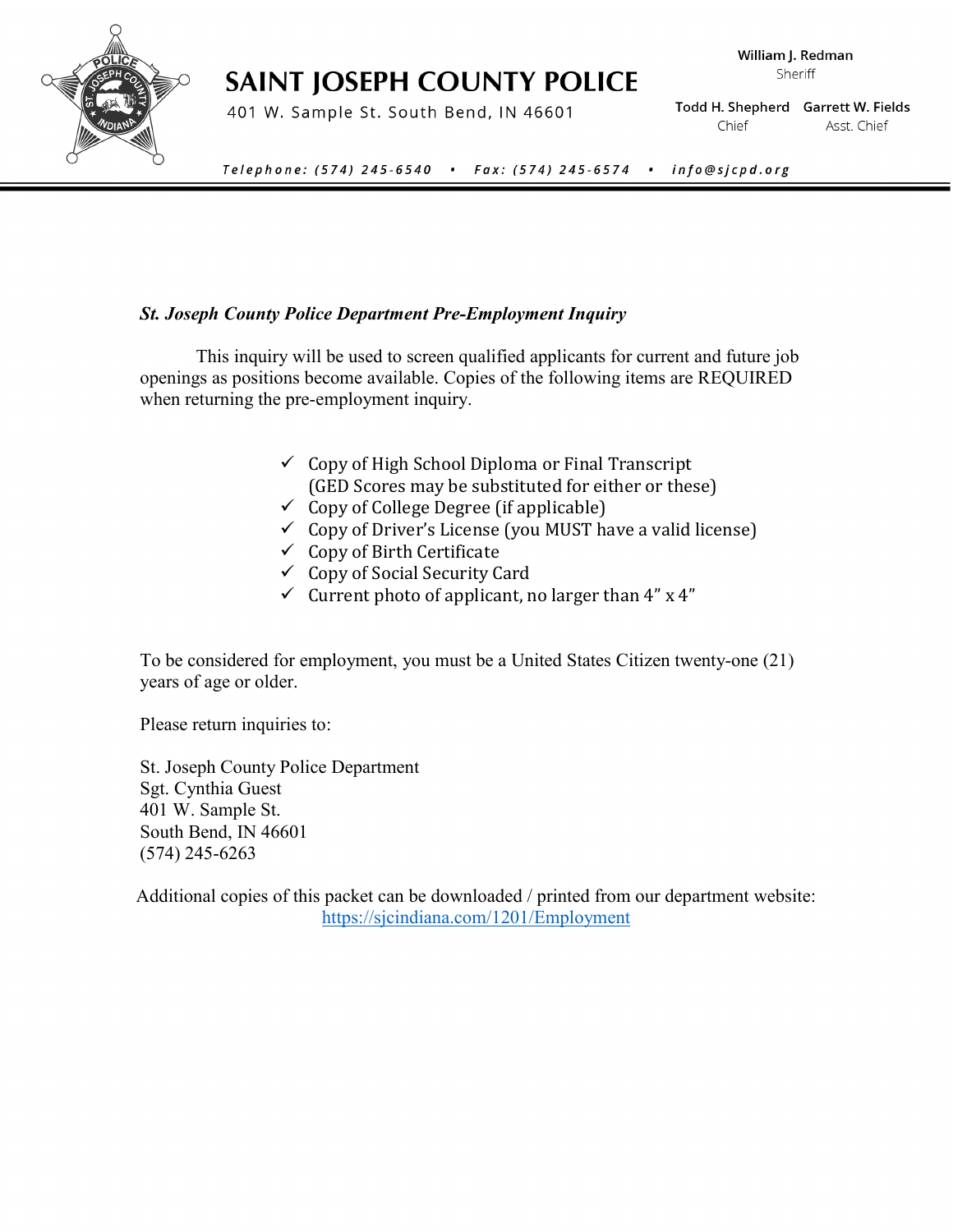# **ST. JOSEPH COUNTY EMPLOYMENT INQUIRY**

 $\overline{\phantom{0}}$ 

| I UNDERSTAND THAT IS NOT AN EMPLOYMENT APPLICATION. THIS INQUIRY WILL, HOWEVER BE REVIEWED AND MY QUALIFICATIONS<br>CONSIDERED FOR POSSIBLE JOB OPENINGS IN THE NEAR FUTURE. IF THE COUNTY FINDS MY QUALIFICATIONS AND EMPLOYMENT BACKGROUND<br>TO MATCH A CURRENT OPENING I WILL BE CONTACTED TO COMPLETE AN APPLICATION FOR EMPLOYMENT. EMPLOYMENT INQUIRIES ARE KEPT<br>ON FILE FOR 90 DAYS. |                                                                   |              |                              |                        |                                                 |  |                            |                     |                            |  |
|-------------------------------------------------------------------------------------------------------------------------------------------------------------------------------------------------------------------------------------------------------------------------------------------------------------------------------------------------------------------------------------------------|-------------------------------------------------------------------|--------------|------------------------------|------------------------|-------------------------------------------------|--|----------------------------|---------------------|----------------------------|--|
| THE INFORMATION BELOW IS REQUIRED IS NEEDED TO COMPLETE THIS REVIEW. PLEASE PRINT CLEARLY.                                                                                                                                                                                                                                                                                                      |                                                                   |              |                              |                        |                                                 |  |                            |                     |                            |  |
| <b>LAST NAME</b><br><b>FIRST NAME</b>                                                                                                                                                                                                                                                                                                                                                           |                                                                   |              |                              |                        | MIDDLE NAME                                     |  | <b>TODAY'S DATE</b>        |                     |                            |  |
| <b>STREET ADDRESS</b>                                                                                                                                                                                                                                                                                                                                                                           |                                                                   |              |                              | SOCIAL SECURITY NUMBER |                                                 |  |                            |                     |                            |  |
| <b>CITY</b>                                                                                                                                                                                                                                                                                                                                                                                     |                                                                   | <b>STATE</b> |                              |                        | <b>ZIP CODE</b>                                 |  |                            | <b>PHONE NUMBER</b> |                            |  |
| <b>EMPLOYMENT INFORMATION</b>                                                                                                                                                                                                                                                                                                                                                                   |                                                                   |              |                              |                        |                                                 |  |                            |                     |                            |  |
| POSITION DESIRED                                                                                                                                                                                                                                                                                                                                                                                |                                                                   |              |                              |                        |                                                 |  | <b>DESIRED WAGE</b>        |                     |                            |  |
|                                                                                                                                                                                                                                                                                                                                                                                                 | SEASONAL                                                          |              | <b>TEMPORARY</b>             |                        |                                                 |  | <b>FULL</b><br><b>TIME</b> |                     | <b>PART</b><br><b>TIME</b> |  |
|                                                                                                                                                                                                                                                                                                                                                                                                 |                                                                   |              | <b>EMPLOYMENT EXPERIENCE</b> |                        |                                                 |  |                            |                     |                            |  |
| <b>COMPANY NAME</b>                                                                                                                                                                                                                                                                                                                                                                             |                                                                   |              | <b>DATES EMPLOYED</b>        |                        | WAGE                                            |  |                            |                     |                            |  |
| <b>POSITION</b>                                                                                                                                                                                                                                                                                                                                                                                 |                                                                   |              |                              |                        | <b>REASON FOR LEAVING</b>                       |  |                            |                     |                            |  |
| PRIMARY DUTIES                                                                                                                                                                                                                                                                                                                                                                                  |                                                                   |              |                              |                        |                                                 |  |                            |                     |                            |  |
| <b>COMPANY NAME</b>                                                                                                                                                                                                                                                                                                                                                                             |                                                                   |              | DATES EMPLOYED               |                        | WAGE                                            |  |                            |                     |                            |  |
| <b>POSITION</b>                                                                                                                                                                                                                                                                                                                                                                                 |                                                                   |              | <b>REASON FOR LEAVING</b>    |                        |                                                 |  |                            |                     |                            |  |
| PRIMARY DUTIES                                                                                                                                                                                                                                                                                                                                                                                  |                                                                   |              |                              |                        |                                                 |  |                            |                     |                            |  |
|                                                                                                                                                                                                                                                                                                                                                                                                 |                                                                   |              | EDUCATIONAL BACKGROUND       |                        |                                                 |  |                            |                     |                            |  |
| CHECK THE NUMBER OF YEARS COMPLETED FOR EACH OF THE<br><b>FOLLOWING</b>                                                                                                                                                                                                                                                                                                                         |                                                                   |              |                              |                        | BRIEFLY DESCRIBE COURSES OF MAJOR CONCENTRATION |  |                            |                     |                            |  |
| <b>HIGH SCHOOL</b>                                                                                                                                                                                                                                                                                                                                                                              | <b>UNDERGRAD</b>                                                  |              | <b>GRADUATE</b>              |                        |                                                 |  |                            |                     |                            |  |
|                                                                                                                                                                                                                                                                                                                                                                                                 | <b>COLLEGE</b>                                                    |              | <b>COLLEGE</b>               |                        |                                                 |  |                            |                     |                            |  |
| ╥<br>╥                                                                                                                                                                                                                                                                                                                                                                                          |                                                                   |              | 115                          |                        |                                                 |  |                            |                     |                            |  |
|                                                                                                                                                                                                                                                                                                                                                                                                 | LIST ANY PROFESSIONAL, TECHNICAL, TRAINING, OR LICENSES POSSESSED |              |                              |                        |                                                 |  |                            |                     |                            |  |
| ALL INDIVIDUALS CONSIDERED FOR EMPLOYMENT ARE EVALUATED WITHOUT REGARD TO RACE, COLOR, RELIGION, GENDER, NATION OF<br>ORIGIN, AGE, MARTIAL STATUS, VETERAN STATUS, THE PRESENCE OF A NON-JOB RELATED DISABILITY OR ANYOTHER LEGALLY PROTECTED<br>STATUS.                                                                                                                                        |                                                                   |              |                              |                        |                                                 |  |                            |                     |                            |  |
|                                                                                                                                                                                                                                                                                                                                                                                                 |                                                                   |              |                              |                        |                                                 |  |                            |                     |                            |  |
| SIGNATURE                                                                                                                                                                                                                                                                                                                                                                                       |                                                                   |              |                              | DATE                   |                                                 |  |                            |                     |                            |  |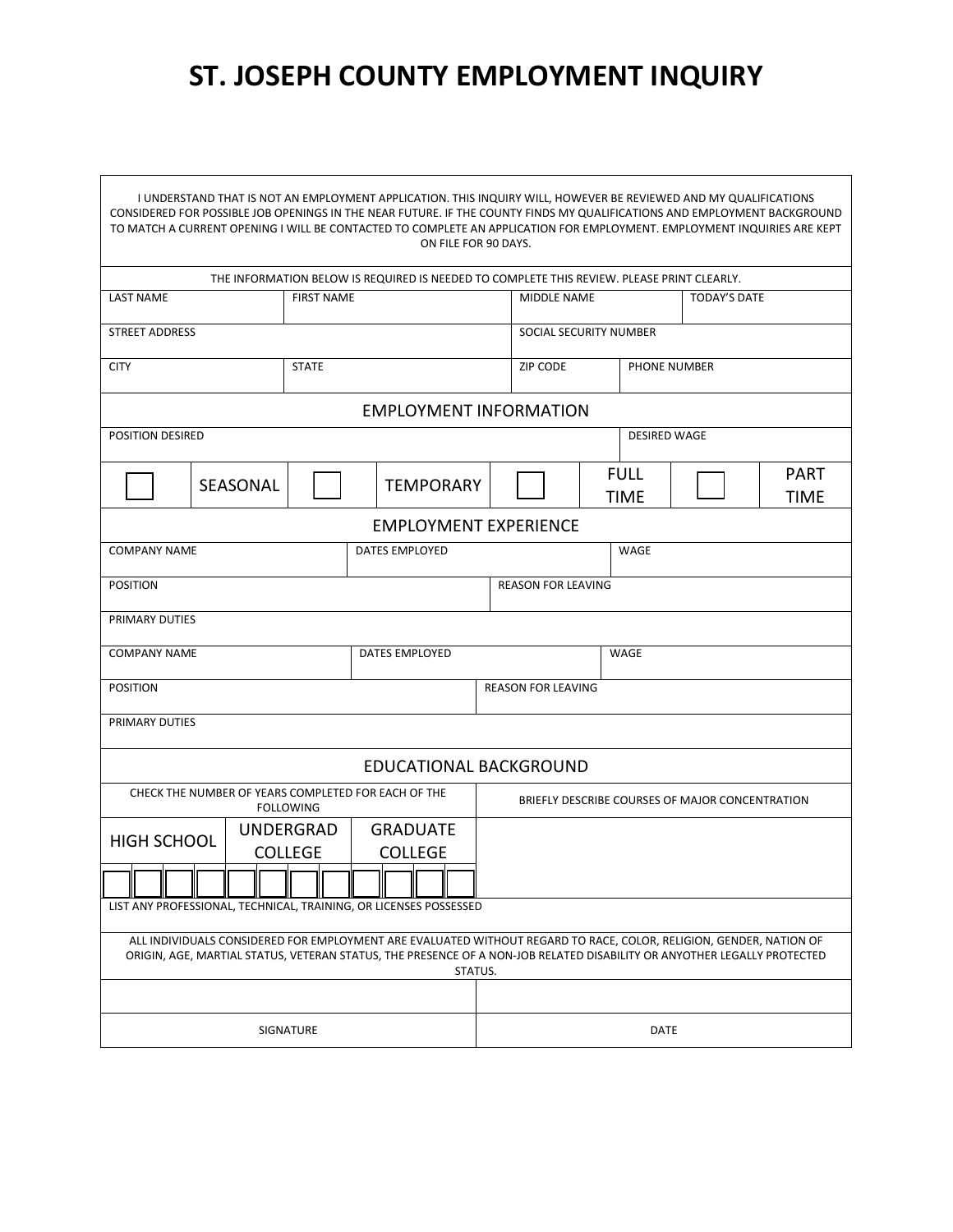# **General Information**

Please note: Information provided in this section is used for identification purposes only. You may be requested to fill out a more detailed background information questionnaire as part of the complete application process.

| Height ________ Weight ______                                                                                                                                                                 |
|-----------------------------------------------------------------------------------------------------------------------------------------------------------------------------------------------|
| Color of eyes ____________<br>Color of hair __________                                                                                                                                        |
| Scars, tattoos, or other distinguishing marks:                                                                                                                                                |
|                                                                                                                                                                                               |
|                                                                                                                                                                                               |
| Are you a U.S. Citizen?     Yes   No                                                                                                                                                          |
|                                                                                                                                                                                               |
| Do you possess a current and valid driver's license? $\boxed{\phantom{a}}$ Yes $\boxed{\phantom{a}}$ No                                                                                       |
| Have you ever served in the United States Armed Forces?     Yes     No<br>(If yes, please attach a copy of your DD 214 to this application)                                                   |
| Have you ever been convicted of Domestic Violence, Invasion of Privacy, or ANY Felony<br>offense?   $ $ Yes $ $ No<br>If yes, please provide details (attach additional sheets as necessary): |
|                                                                                                                                                                                               |
|                                                                                                                                                                                               |
|                                                                                                                                                                                               |
|                                                                                                                                                                                               |
|                                                                                                                                                                                               |
| Have you ever been arrested, detained or questioned by the police?<br>Yes<br>N <sub>o</sub><br>If yes, please provide details (attach additional sheets as necessary):                        |
|                                                                                                                                                                                               |
|                                                                                                                                                                                               |
|                                                                                                                                                                                               |
|                                                                                                                                                                                               |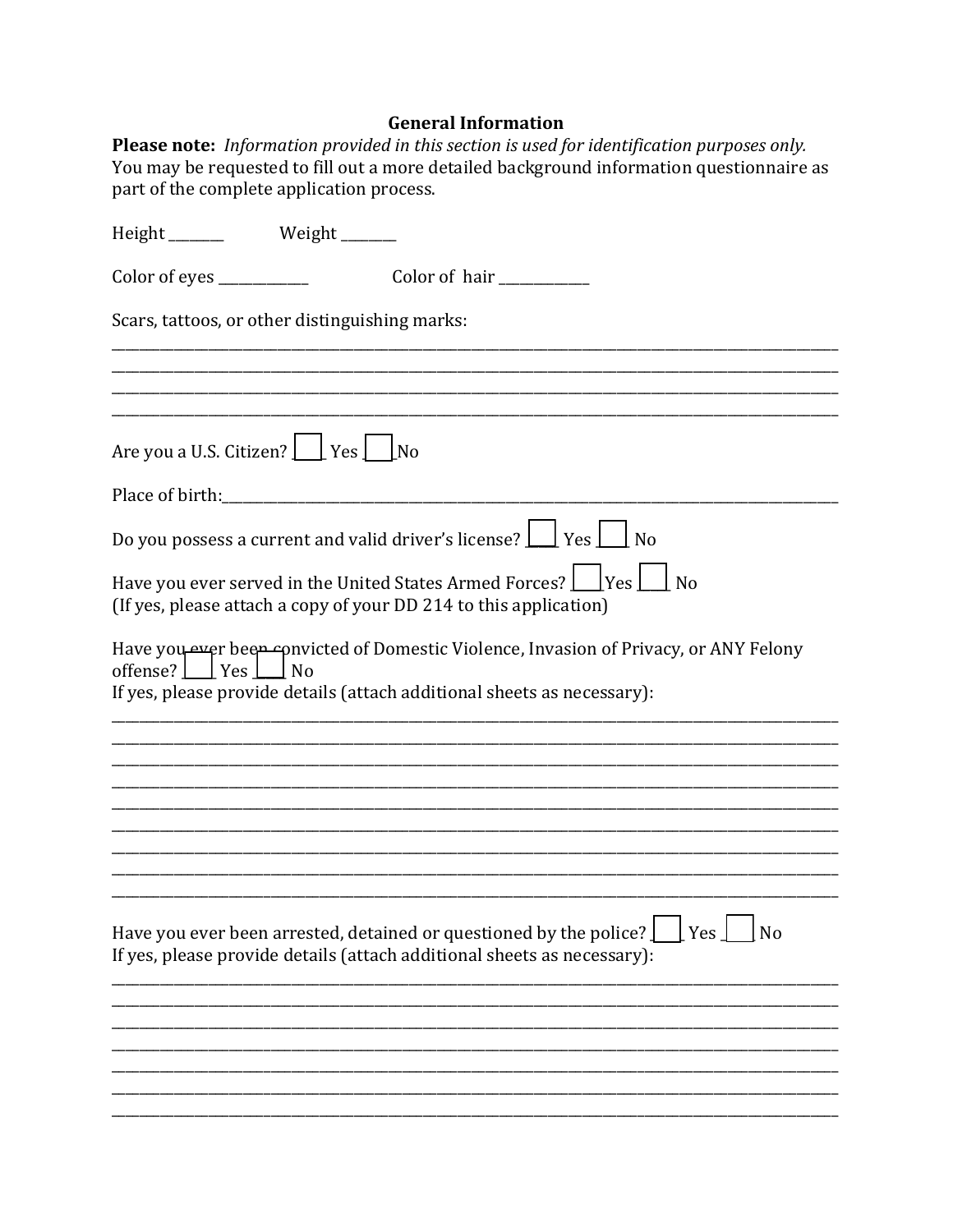## **St. Joseph County Jail Job Description**

| Job Title:     | <b>Correction Officer</b>       |
|----------------|---------------------------------|
| Department:    | St. Joseph County Police        |
| Division:      | Jail                            |
| Reports to:    | Assigned Supervisor             |
| FLSA Status:   | Non-Exempt                      |
| Prepared by:   | Julie Lawson/Sgt. Cynthia Guest |
| Prepared date: | June 12, 2015                   |

#### **Summary:**

Supervise inmates in the St. Joseph County Jail in accordance with established policies, regulations, orders and procedures by performing assigned duties.

Essential Duties and Responsibilities of a Corrections Officer include, but are not limited to, the following:

- o Observe inmate conduct and behavior
- o Treat inmates, visitors, and staff in a courteous and professional manner
- o Take necessary actions according to training to prevent disturbances and escapes
- o Inspect all security measures for functionality & operability
- o Conduct inmates searches for contraband
- o Observe and supervise inmates during work assignments
- o Patrol assigned areas on foot while looking for forbidden activities or unsatisfactory performance
- o Report observations in written, computerized, and verbal form
- o Employ weapons or force to maintain order within the jail when necessary
- o Escort inmates within the jail, to/from court, to medical treatments both in and outside the facility all while ensuring the safety of the inmate, corrections officers, and any other persons who could be in contact with the inmate
- $\circ$  Respond to calls for assistance by running up to  $\frac{1}{2}$  mile
- o Possess and Maintain the ability to move people away from danger, including by carrying unconscious people and providing emergency aid
- o Possess and Maintain the ability to effect a forcible arrest
- o Use appropriate equipment and training to restrain people from physically striking or injuring others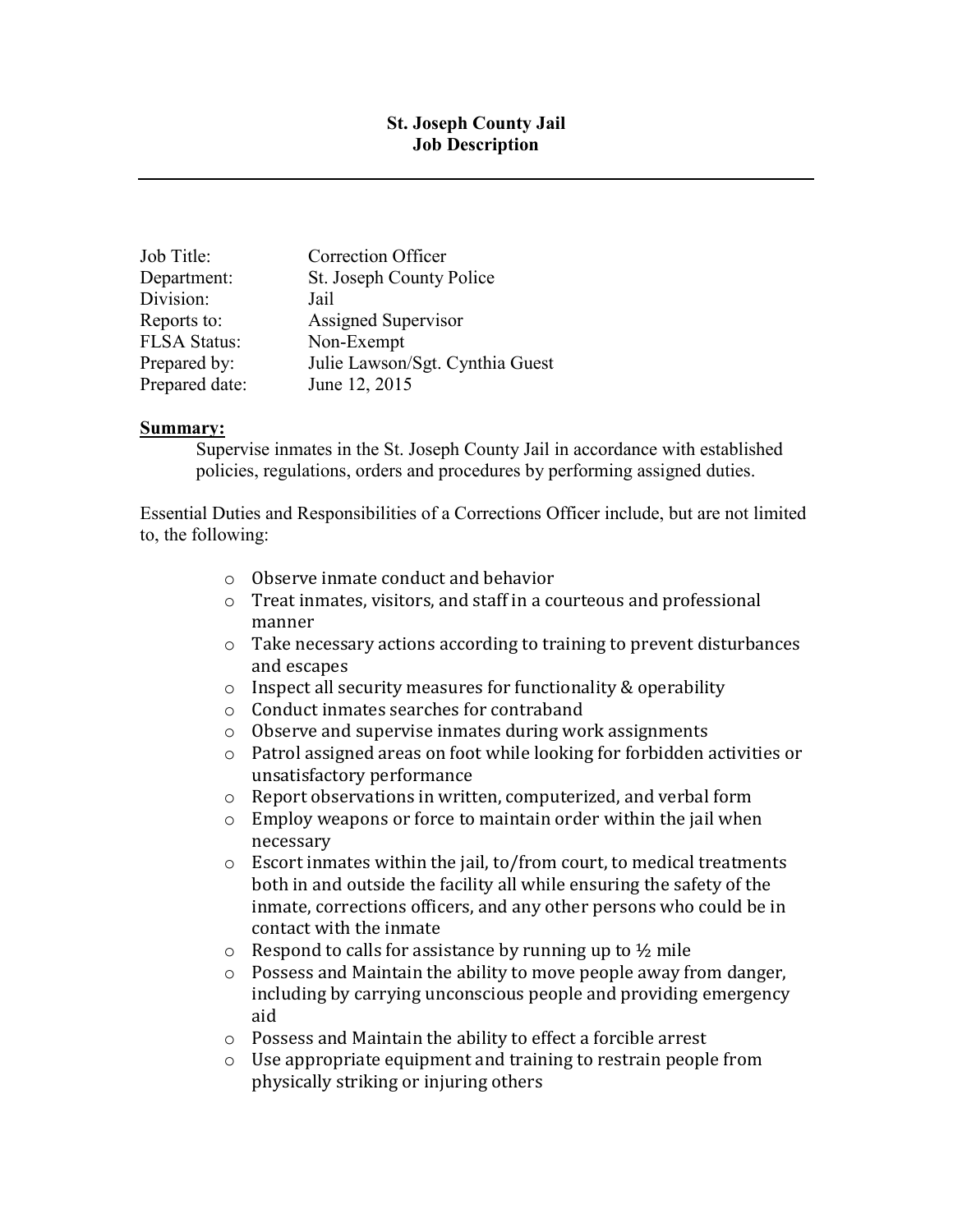#### **Supervisory Responsibilities:**

This policy has inmate supervision responsibilities only.

#### **Qualifications:**

To perform this job successfully, an individual must be able to perform listed duties in a satisfactory manner. Abilities such as multitasking and prioritization are essential. The requirements listed below are representative of the knowledge, skill and/or abilities necessary. Individual must be able to work a schedule of 6 days on-duty and 3 days off-duty. In addition, reasonable accommodations may be required of the individual to work a 12-hour shift and/or mandated overtime as needed.

#### **Education and/or Experience:**

High school diploma or general education degree (GED)

#### **Language Skills:**

Individual must be able to read and interpret documents; such as safety rules, operating and maintenance instruction materials, and policy & procedure manuals. Individual must possess the ability to communicate effectively with fellow staff and inmates through written, computerized and verbal methods.

#### **Mathematical Skills:**

Individual must possess basic mathematical skills such as addition, subtraction, multiplication, division, units of measure, whole numbers, fractions, and decimals.

#### **Reasoning Ability:**

Applicant must possess ability to solve problems in time sensitive, fluid, hectic and even chaotic situations where the level of control is often limited. Applicant must be able to quickly and correctly interpret and execute orders given by command staff.

#### **Certificates, Licenses, Registration:**

Applicant must possess a current and valid driver's license.

#### **Physical demands:**

The physical demands described here are representative of those that must be met by an employee to successfully perform the essential functions of this job. Reasonable accommodations may be made to enable individuals with disabilities to perform the essential functions.

While performing the duties of this job, the employee is regularly required to walk up to two miles per day. Employee may also be required to stand or sit for extended periods of time. The employee is occasionally required to run for distances of up to one half mile and must be able to climb and descend stairways unassisted. The employee must possess the ability to speak and hear. Sight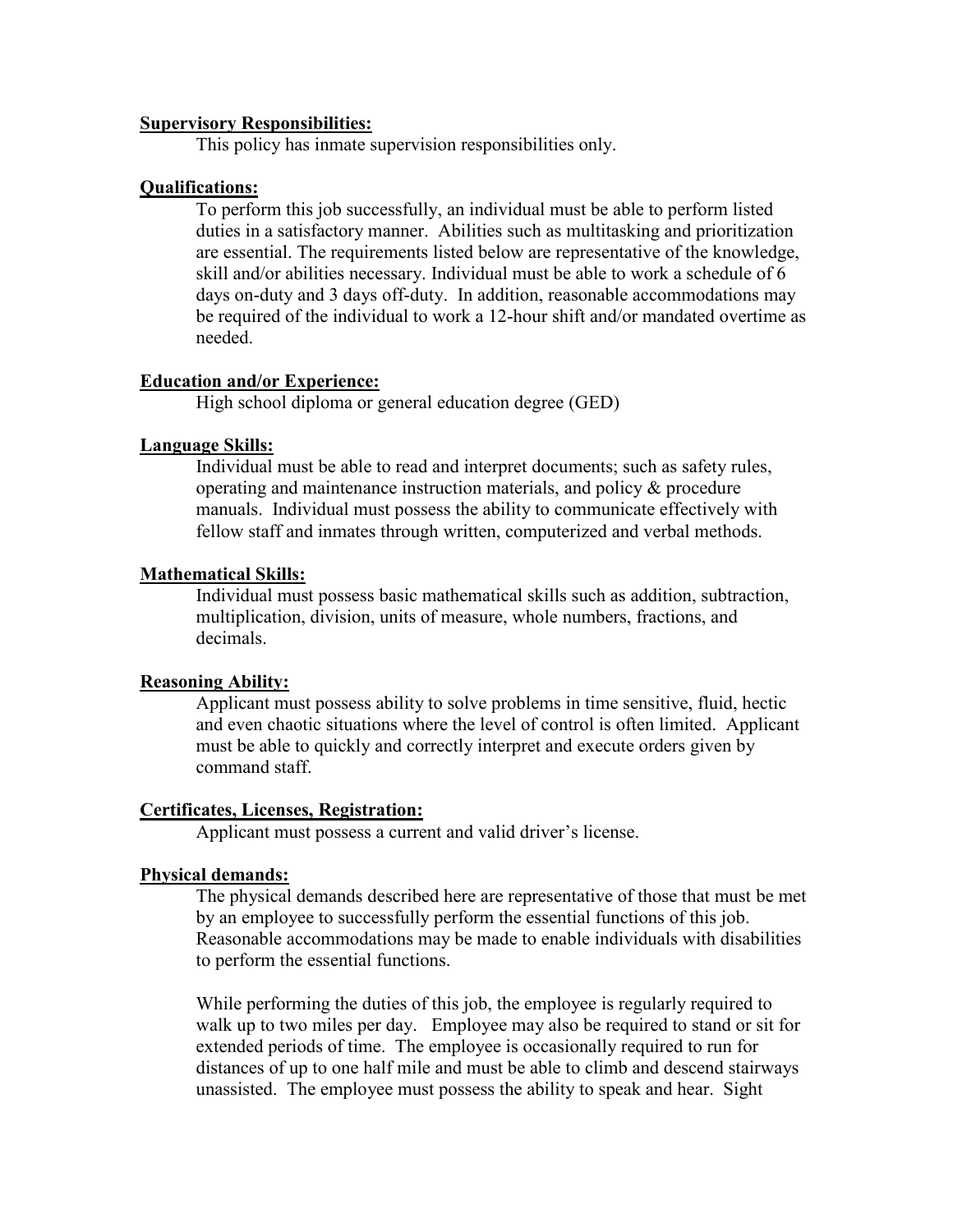abilities required by this job include close vision, distance vision, color vision, peripheral vision, depth perception, and ability to adjust focus.

The St. Joseph County Jail will provide specialized self-defense training. Each applicant must meet the minimum physical requirements to participate and successfully complete this training. Each applicant must maintain the physical ability to accomplish these tasks at any time required. Applicants may also be required to run for short periods of time during emergency situations.

An applicant must be able to affect a control maneuver of an unruly and potentially dangerous inmate alone until assistance from other staff members arrive.

#### **Work environment:**

The work environment characteristics described here are representative of those an employee encounters while performing the essential functions of this job. Reasonable accommodations may be made to enable individuals with disabilities to perform the essential functions. The noise level in the work environment is usually very loud. While performing the duties of this job an employee may be subjected to profanity, physical and verbal abuse.

Employees are required to maintain a calm, professional manner even when subjected to extremely confusing and disorganized situations during the performance of their duties.

Signature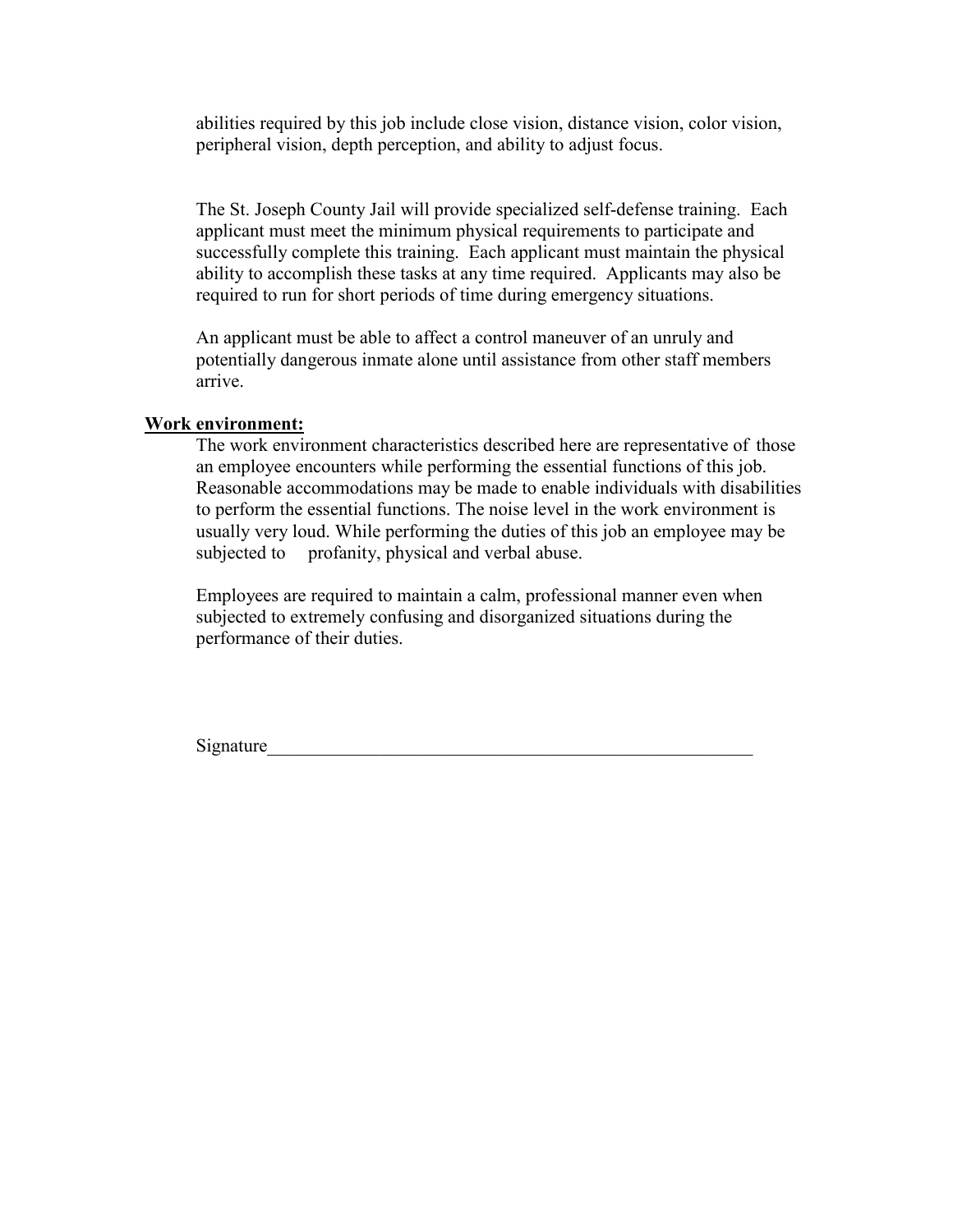

# **SAINT JOSEPH COUNTY POLICE**

401 W. Sample St. South Bend, IN 46601

Todd H. Shepherd Garrett W. Fields Chief Asst. Chief

Telephone: (574) 245-6540 .  $Fax: (574) 245-6574$  . info@sjcpd.org

# **EMPLOYMENT STATEMENT AND AUTHORIZATION FOR RELEASE**

The St. Joseph County Police Department retains the right to hire the person who appears to best fit its needs at this time. If, at any time during the employment process, you are no longer being considered for the position you will be notified in writing within 30 days of the decision. There will not be an explanation as to what factors went into this decision unless specifically required by law.

The background information supplied by an applicant for a position opening will be checked by the SJCPD to ensure the accuracy of the data furnished. SJCPD investigators will examine the personal character and reputation, credit record, driving and criminal history, and the past job performance record of the candidate. The candidate's home will be visited during this process. A polygraph (lie detector) examination and a drug screen are required for all persons prior to being hired at the SJCPD.

- 1. I hereby authorize representatives of the SJCPD to contact any and all schools, physicians, hospitals, Armed (military) Services, present and previous employers, law enforcement agencies, credit information agencies, neighbors, friends, relatives, personal references, or any person or organization/agency to furnish to the SJCDP or its designated agent, any and all information, opinions, or documents, which may be requested; to allow the visual inspection and copy of all reports, transcripts, certificates, photographs, qualifying credentials, or other documents; to authorize the SJCPD to make such investigations and inquiries as may be necessary in arriving at an employment decision.
- 2. I hereby release employers, schools, agencies/organizations, or any person from all liability in responding to inquiries in connection with my application for employment. Furthermore, I waive any objection to the release of said information and grant to the SJCPD, or its designated agents, any right I may have to said information.
- 3. My answers given to any SJCPD representatives are true and complete to the best of my knowledge. I understand that any misrepresentation, significant misstatements or omissions later discovered in my application form or during the employment process may prevent me from being hired or, in the event of employment, may be cause for my dismissal from the SJCPD. I acknowledge that I have read and understand this information and desire to continue in the employment process.

 $\mathcal{L}_\text{max} = \frac{1}{2} \sum_{i=1}^{n} \frac{1}{2} \sum_{i=1}^{n} \frac{1}{2} \sum_{i=1}^{n} \frac{1}{2} \sum_{i=1}^{n} \frac{1}{2} \sum_{i=1}^{n} \frac{1}{2} \sum_{i=1}^{n} \frac{1}{2} \sum_{i=1}^{n} \frac{1}{2} \sum_{i=1}^{n} \frac{1}{2} \sum_{i=1}^{n} \frac{1}{2} \sum_{i=1}^{n} \frac{1}{2} \sum_{i=1}^{n} \frac{1}{2} \sum_{i=1}^{n} \frac{1$ 

Candidate's Signature- Full Name Printed Full Name

 $\mathcal{L}_\text{max} = \frac{1}{2} \sum_{i=1}^{n} \frac{1}{2} \sum_{i=1}^{n} \frac{1}{2} \sum_{i=1}^{n} \frac{1}{2} \sum_{i=1}^{n} \frac{1}{2} \sum_{i=1}^{n} \frac{1}{2} \sum_{i=1}^{n} \frac{1}{2} \sum_{i=1}^{n} \frac{1}{2} \sum_{i=1}^{n} \frac{1}{2} \sum_{i=1}^{n} \frac{1}{2} \sum_{i=1}^{n} \frac{1}{2} \sum_{i=1}^{n} \frac{1}{2} \sum_{i=1}^{n} \frac{1$ 

Date of Birth Social Security Number

 $\overline{\phantom{a}}$  ,  $\overline{\phantom{a}}$  ,  $\overline{\phantom{a}}$  ,  $\overline{\phantom{a}}$  ,  $\overline{\phantom{a}}$  ,  $\overline{\phantom{a}}$  ,  $\overline{\phantom{a}}$  ,  $\overline{\phantom{a}}$  ,  $\overline{\phantom{a}}$  ,  $\overline{\phantom{a}}$  ,  $\overline{\phantom{a}}$  ,  $\overline{\phantom{a}}$  ,  $\overline{\phantom{a}}$  ,  $\overline{\phantom{a}}$  ,  $\overline{\phantom{a}}$  ,  $\overline{\phantom{a}}$ Today's Date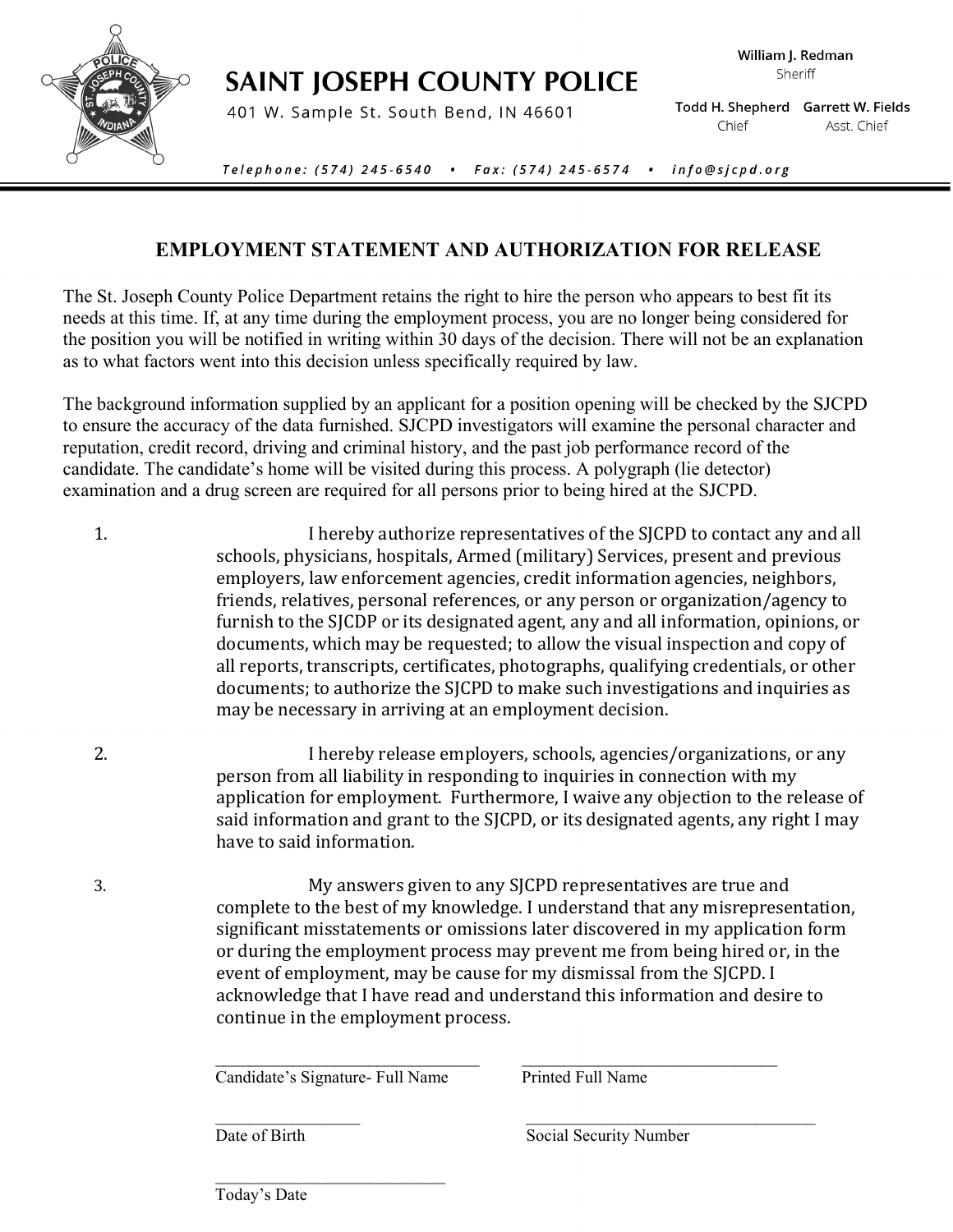# **St. Joseph County EEO Data Sheet**

The Federal Government requires that the following information be collected in order to show compliance with Equal Employment Opportunity and affirmative action. Please complete this data sheet and return it to the Human Resources Department along with your completed Employment Application. It will then be separated from the application and used for record keeping.

| A. Personal Data (Please Print)                                                                                                     |                                                                                                                   |
|-------------------------------------------------------------------------------------------------------------------------------------|-------------------------------------------------------------------------------------------------------------------|
| Name                                                                                                                                |                                                                                                                   |
| Date of Application _____________<br>Date of Birth __________________                                                               | Female<br>Male  <br><b>Sex</b>                                                                                    |
| B. Peferral Source (check one)<br>Walk IN<br>Departmental Referral<br>Employee<br>South Bend Tribune                                | Indiana State Employment Service<br><b>Community Agency</b><br><b>Job Posting Notice</b><br>Other, Specify ______ |
| C. Ethnic Group (check one)<br>White<br><b>Black</b><br>Hispanic<br>Asian or Pacific Islander<br>American Indiana or Alaskan Native |                                                                                                                   |
| D. Veteran Status<br>Are you a veteran of any branch of the U.S. Armed Forces?                                                      | Yes<br>N٥                                                                                                         |